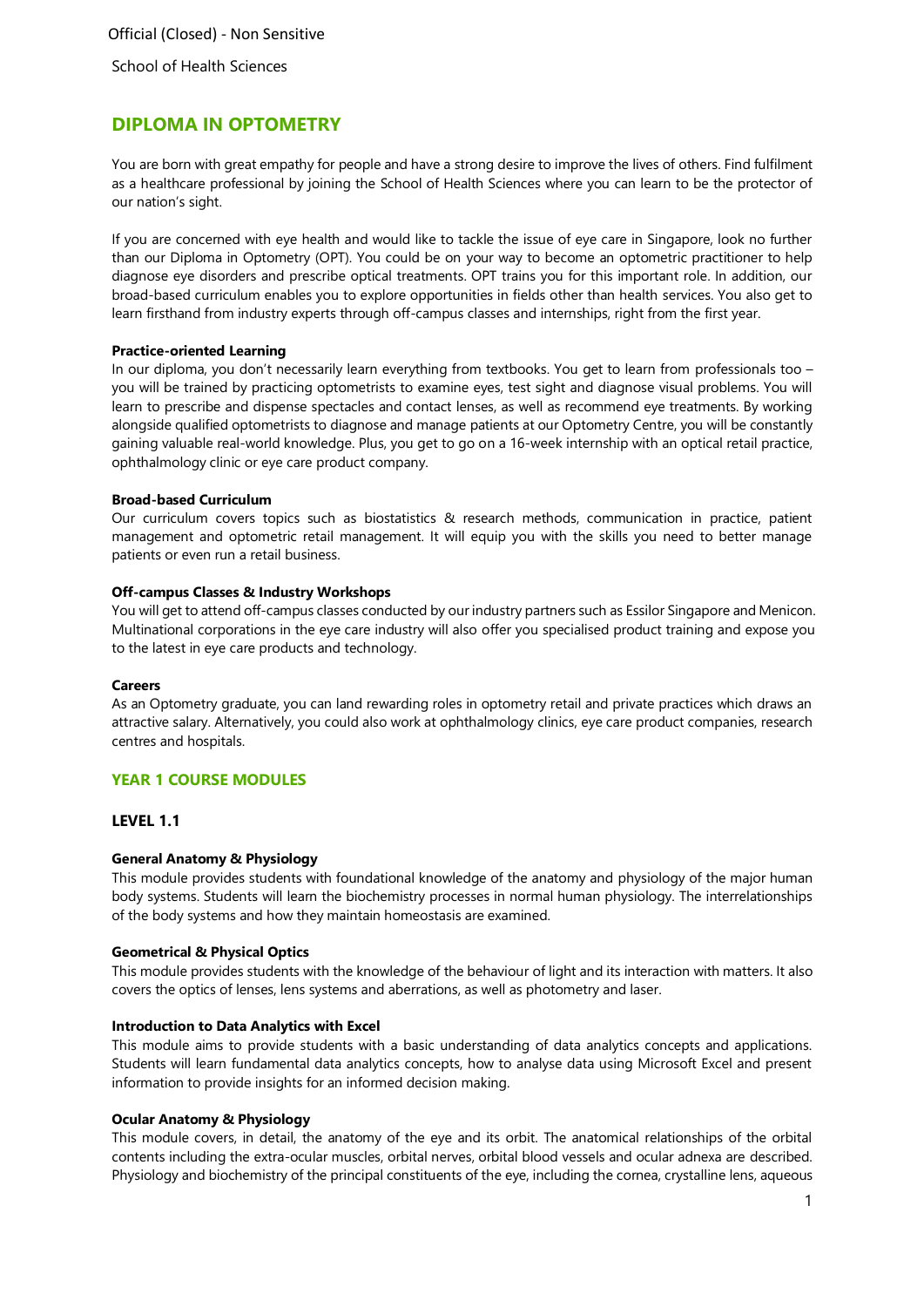## School of Health Sciences

humour, vitreous humour, retina, ciliary apparatus and tear film are also covered.

## **LEVEL 1.2**

#### **General Pathology & Diseases**

This module equips students with knowledge of basic pathology which includes cell and tissue damage, genetic diseases, vascular disorders, tumours, inflammations, and infections with emphasis on microbiology. Students will learn common systemic diseases such as diabetes, hypertension, and hyperlipidaemia which can cause complications in the eye.

#### **Ocular Health Assessment & Disease Management 1**

This module covers clinical optometric techniques such as slit-lamp bio-microscopy and keratometry in examining the anterior segment of the eyes. Students will learn to detect and manage anterior eye diseases based on assessment and interpretation with these techniques.

#### **Ophthalmic Optics & Dispensing**

This module equips students with knowledge of the types, materials, physical and optical properties of single vision lenses and spectacle frames available in the industry. Students will also be taught basic skills such as hand neutralisation, pupillary distance measurement, focimetry and related measurements in fitting lenses into frames. Principles and processes of lens coating and basic single vision ophthalmic lens glazing will also be covered.

#### **Refraction**

This module focuses on clinical techniques of objective and subjective refraction using trial lenses on trial frame as well as with the phoropter. It also includes the clinical assessment of vision and visual acuity.

## **YEAR 1 COURSE CURRICULUM**

| <b>Module Name</b>                              | <b>Credit Units</b> |
|-------------------------------------------------|---------------------|
| Level 1.1 (20 hours per week)                   |                     |
| English Language Express*                       | <b>NA</b>           |
| General Anatomy & Physiology                    | 5                   |
| <b>Geometrical &amp; Physical Optics</b>        | 5                   |
| Innovation Made Possible^                       | 3                   |
| Introduction to Digital Analytics with Excel    | $\mathfrak{p}$      |
| Ocular Anatomy & Physiology                     | 5                   |
| Level 1.2 (23 hours per week)                   |                     |
| Communication Essentials <sup>^</sup>           | 3                   |
| General Pathology & Diseases                    | 4                   |
| Health & Wellness <sup>^</sup>                  | 1                   |
| Ocular Health Assessment & Disease Management 1 | 5                   |
| Ophthalmic Optics & Dispensing                  |                     |
| Refraction                                      | 6                   |

#### **Notes:**

^ For more details on Interdisciplinary Studies (IS) electives, please log on to [www.np.edu.sg/is](http://www.np.edu.sg/is)

\* This module is only offered to students who are weaker in the English Language.

#### **IS Modules**

The School of Interdisciplinary Studies (IS) delivers a broad-based curriculum, which nurtures a new generation of professionals with multidisciplinary skills and an innovative and entrepreneurial spirit to meet the challenges of a knowledge economy. IS offers both prescribed modules and electives to challenge boundaries. Prescribed modules develop students' competencies in core areas such as Communication, Innovation and Enterprise, Culture and Communication, and Personal Mastery and Development, while elective modules provide insights into Arts and Humanities, Business, Design, and Science and Technology.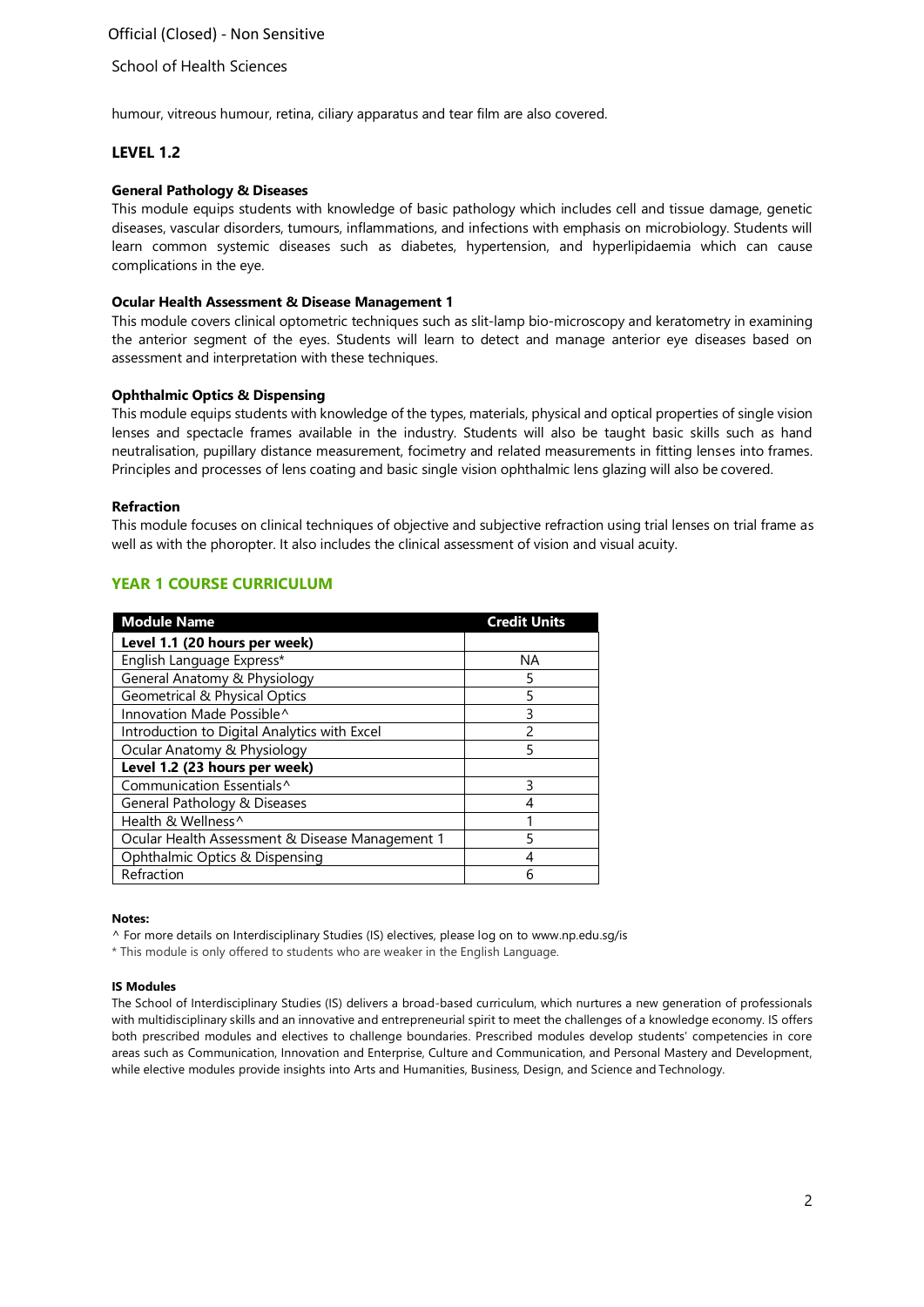School of Health Sciences

## **YEAR 2 COURSE MODULES**

### **LEVEL 2.1**

### **Contact Lens & Fitting 1**

This module covers the designs, materials, care and maintenance of soft contact lenses that are available in the market. Students will learn the techniques of verification, insertion, removal, and fit assessment of soft contact lenses. This module will also cover the detection, prevention and management of soft contact lens related complications.

#### **Ocular Health Assessment & Disease Management 2**

This module covers the clinical optometric techniques direct and indirect ophthalmoscopy and emphasizes the detection and management of posterior eye diseases, as well as ocular tumours and systemic diseases of the eye. In addition, students will be equipped with knowledge of ocular trauma, enabling them to differentiate between ocular emergencies and non- emergencies for referrals.

#### **Ophthalmic Dispensing & Prescribing**

This module equips students with the knowledge of prescribing and dispensing ophthalmic eyewear. Students will learn about different types of progressive and bifocal lens designs, and advanced refraction procedures to prescribe appropriate ophthalmic eyewear. Students will also learn about the applications and principles of various specialty ophthalmic lenses and frame designs. The techniques of glazing and fitting of ophthalmic lenses, proper ophthalmic dispensing procedures and troubleshooting will be covered in this module.

#### **Visual Perception & Instrumentation**

This module studies the eye and the visual pathway as a system to perceive vision and includes the topics of visual resolution, spatial, motion, depth, and colour perception, contrast sensitivity, visual fields, and entoptic phenomena. It also covers the principles of psychophysical methods in studying the visual system. Students will learn to use various instruments to assess and interpret colour vision, visual fields, and contrast sensitivity.

### **LEVEL 2.2**

### **Binocular & Paediatric Vision**

This module teaches the fundamental concepts of vision development and binocular vision. It covers the assessment, diagnosis and management of paediatric eye conditions and binocular vision anomalies.

#### **Biostatistics & Research Methods**

This module starts with basic statistics and progress to include probability and statistical inference. Students will also learn the basic processes and principles applied in research, as well as how to conduct literature reviews.

#### **Communication in Optometric Practice**

This module equips students with effective communication skills that include listening and responding, non-verbal communication, rapport building with patients, patient education, as well as interdisciplinary interactions and communications. Students can practice their interpersonal, collaborative, and professional communication skills during attachments and internship.

#### **Contact Lens & Fitting 2**

This module covers the designs, materials and care and maintenance for rigid gas permeable (RGP) contact lenses that are available in the market. Students will learn the techniques of verification, insertion, removal, and fit assessment of RGP contact lenses, and the detection, prevention, and management of RGP contact lens related complications. The effects of optical differences between contact lenses and spectacles will also be covered.

#### **General Clinical Practice 1**

Students will experience hands-on clinical practice in patient examination, case analysis, prescribing and dispensing optical aids.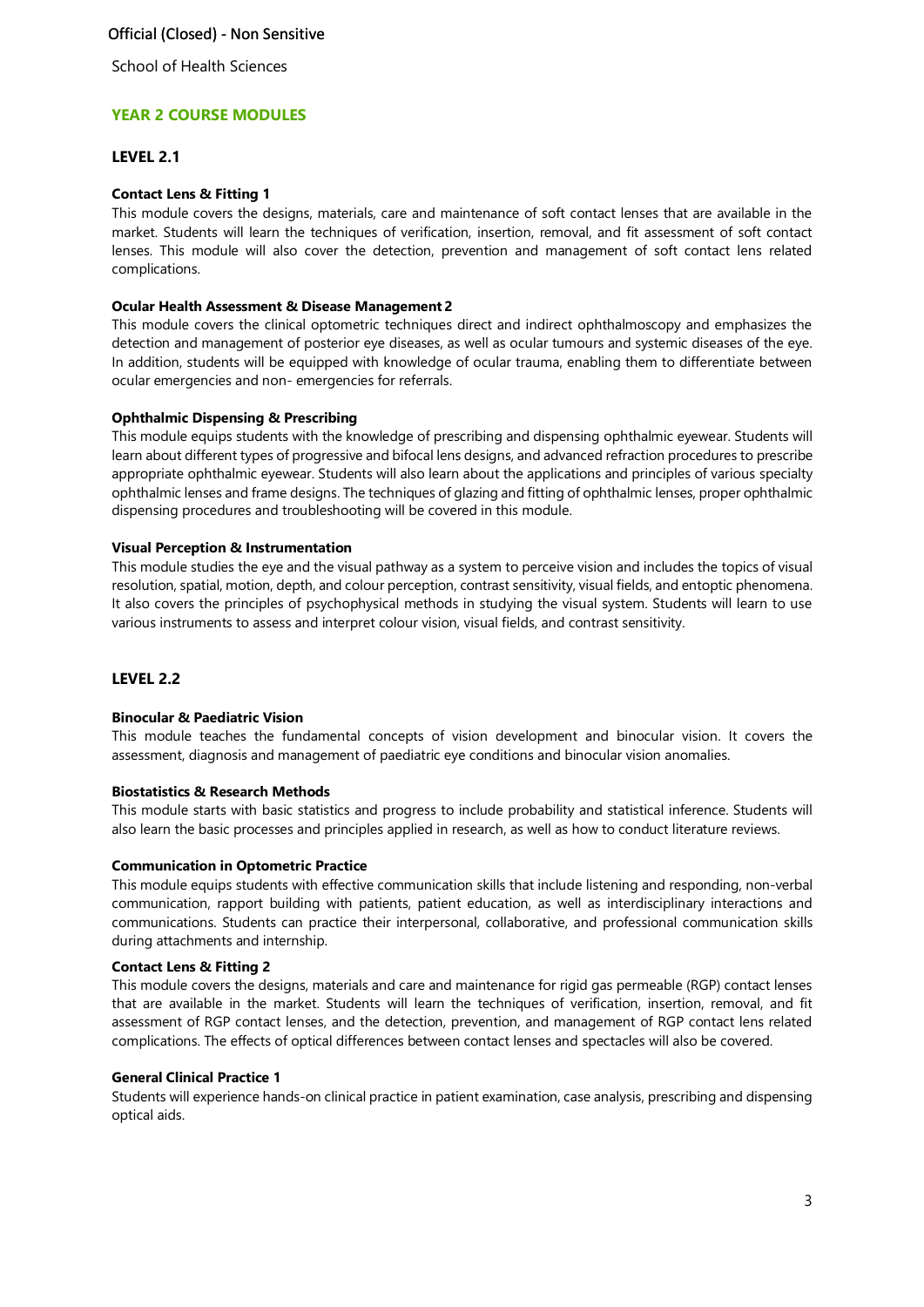School of Health Sciences

# **YEAR 2 COURSE CURRICULUM**

| <b>Module Name</b>                              | <b>Credit Units</b> |
|-------------------------------------------------|---------------------|
| Level 2.1 (23 hours per week)                   |                     |
| Contact Lens & Fitting 1                        | 6                   |
| Ocular Health Assessment & Disease Management 2 | 5                   |
| Ophthalmic Dispensing & Prescribing             | 5                   |
| Visual Perception & Instrumentation             | 5                   |
| World Issues: A Singapore Perspective^          | $\mathcal{P}$       |
| Level 2.2 (21 hours per week)                   |                     |
| Binocular & Paediatric Vision                   | 5                   |
| Biostatistics & Research Methods                | 4                   |
| Communication in Optometric Practice            | $\mathcal{P}$       |
| Contact Lens & Fitting 2                        | 4                   |
| <b>General Clinical Practice 1</b>              | 6                   |

#### **Notes:**

^ For more details on Interdisciplinary Studies (IS) electives, please log on to [www.np.edu.sg/is](http://www.np.edu.sg/is)

#### **IS Modules**

The School of Interdisciplinary Studies (IS) delivers a broad-based curriculum, which nurtures a new generation of professionals with multidisciplinary skills and an innovative and entrepreneurial spirit to meet the challenges of a knowledge economy. IS offers both prescribed modules and electives to challenge boundaries. Prescribed modules develop students' competencies in core areas such as Communication, Innovation and Enterprise, Culture and Communication, and Personal Mastery and Development, while elective modules provide insights into Arts and Humanities, Business, Design, and Science and Technology.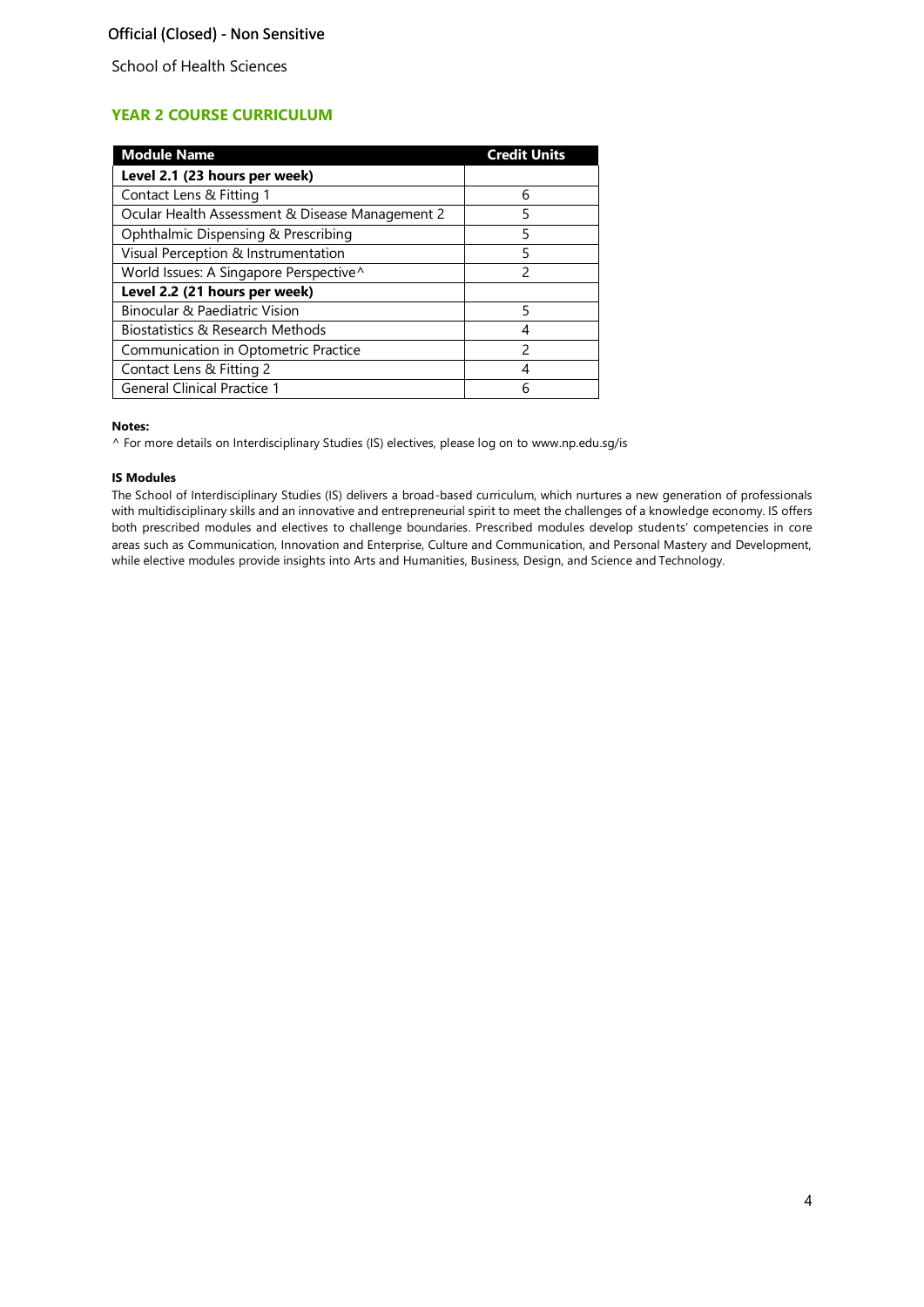School of Health Sciences

## **YEAR 3 COURSE MODULES**

### **LEVEL 3.1**

### **Contact Lens Clinical Practice 1**

This module provides hands-on clinical practice for prescribing contact lens, including preliminary assessment, contact lens fitting, contact lens delivery and aftercare.

### **General Clinical Practice 2**

Students will experience hands-on clinical practice in patient examination, case analysis, prescribing treatment and dispensing. The module also covers topics related to various refractive surgeries.

### **4-Month Internship**

Students will intern at establishments with optometric practice, where they get experience in dealing with patients requiring eye examinations and attending to the optometry needs of these patients in a realistic working environment. Students will learn about the operations of an optical shop, a hospital organisation, as well as interact with their supervisor and colleagues.

## **LEVEL 3.2**

### **Contact Lens Clinical Practice 2**

This module continues to provide students with hands-on clinical practice on the fitting of contact lens and contact lens patient management with the introduction of topics like keratoconus, orthokeratology and post-refractive surgery.

### **General Clinical Practice 3**

This module continues the training of students in the clinical practice of patient examination, case analysis and management. This module will also cover topics on ultrasonography, optical coherence tomography, visual impairment, and the prescribing and management of challenging cases. Students will be introduced to low vision to understand the requirements of referral for low vision assessment and rehabilitation.

### **Healthcare Career & Professional Preparation (Optometry)**

The module is delivered over three years and prepares students for the optometry course with the end in mind, through guided reflection of their personal characteristics, and producing an overall game plan for their future education and career goals. It also aims to deepen students' commitment to the optometry and optical industry. Students will be equipped with skills necessary to seek and secure work.

### **Ophthalmic Pharmacology**

Students will learn the fundamental principles of pharmacology and how these are relevant in the prevention and treatment of eye conditions and diseases.

### **Optometric Practice Management & Ethics**

This module covers the basic concepts in operations, inventory control, marketing, people and service management, and finance in an optometry retail outlet. Students will learn about sales and marketing, how to develop a business plan, as well as basic accounting. This module also covers the legal and ethical responsibilities of optometrists as well as other eye care professionals during practice.